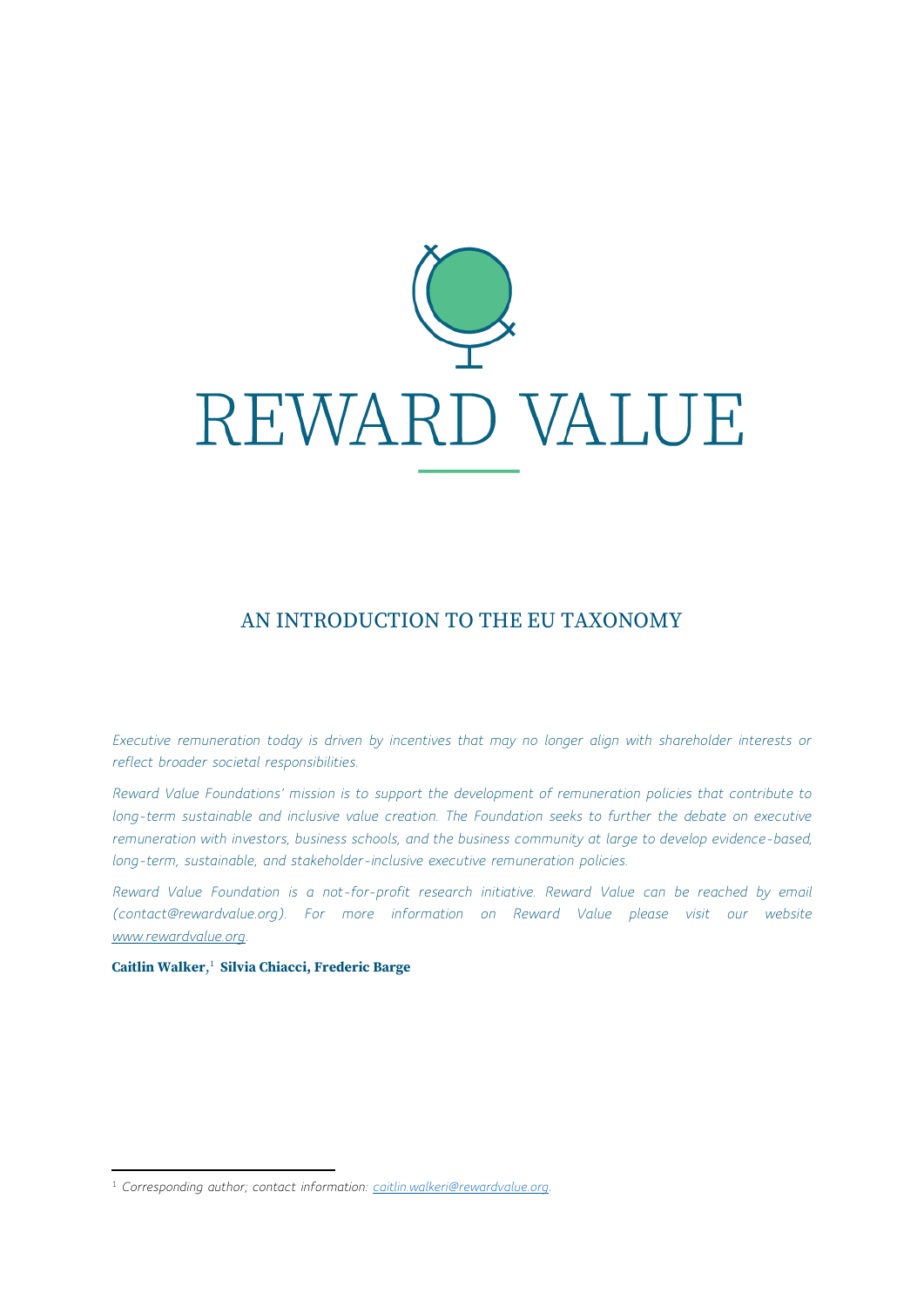The launch of the European Green Deal in December of 2019 set off a chain of legislative reforms and governmental action planning. While the total number of European Union ("EU")-level reforms exceeds a whopping 25 in just three years, the most important of these texts thus far is the EU Taxonomy<sup>2</sup> and its Delegated Acts,<sup>3</sup> the Sustainable Finance Disclosure Regulation ("SFDR"),<sup>4</sup> and the proposal for the Corporate Sustainability Reporting Directive ("CSRD").<sup>5</sup> One fundamental concept introduced by the Green Deal, which has since been continuously reaffirmed in these subsequent texts, was the need to create a "unified classification system for sustainable activities". 6

This background note forms part of Reward Value's series on Sustainable Finance developments in the European Union. One of many focusing specifically on the Taxonomy, this note sets out an introductory overview of the structure and functioning of the EU Taxonomy Regulation in its current form. Forthcoming background notes in the Taxonomy bundle focus on the various Delegated Acts, as well as the relationships that exist between the Taxonomy and other pieces of legislation in the sustainable finance framework.

<sup>2</sup> European Union, 'Regulation (EU) 2020/852 of the European Parliament and of the Council of 18 June 2020 on the Establishment of a Framework to Facilitate Sustainable Investment, and Amending Regulation (EU) 2019/2088' (2020). <sup>3</sup> European Commission, 'Draft Commission Delegated Regulation (EU) Amending Delegated Regulation (EU) 2021/2139 as Regards Economic Activities in Certain Energy Sectors and Delegated Regulation (EU) 2021/2178 as Regards Specific Public Disclosures for Those Economic Activites' (2022).

<sup>4</sup> 'Regulation (EU) 2019/2088 of the European Parliament and of the Council of 27 November 2019 on Sustainability‐ related Disclosures in the Financial Services Sector (Text with EEA Relevance)', 317 OJ L § (2019), http://data.europa.eu/eli/reg/2019/2088/oj/eng.

<sup>&</sup>lt;sup>5</sup> European Commission, 'Proposal for a Directive of the European Parliament and of the Council Amending Directive 2013/34/EU, Directive 2004/109/EC, Directive 2006/43/EC and Regulation (EU) No 537/2014, as Regards Corporate Sustainability Reporting', *Official Journal of the European Union* 0104, no. 537 (2021): 1–65.

<sup>6</sup> European Union, Regulation (EU) 2020/852 of the European Parliament and of the Council of 18 June 2020 on the establishment of a framework to facilitate sustainable investment, and amending Regulation (EU) 2019/2088, 2020. Recital 6.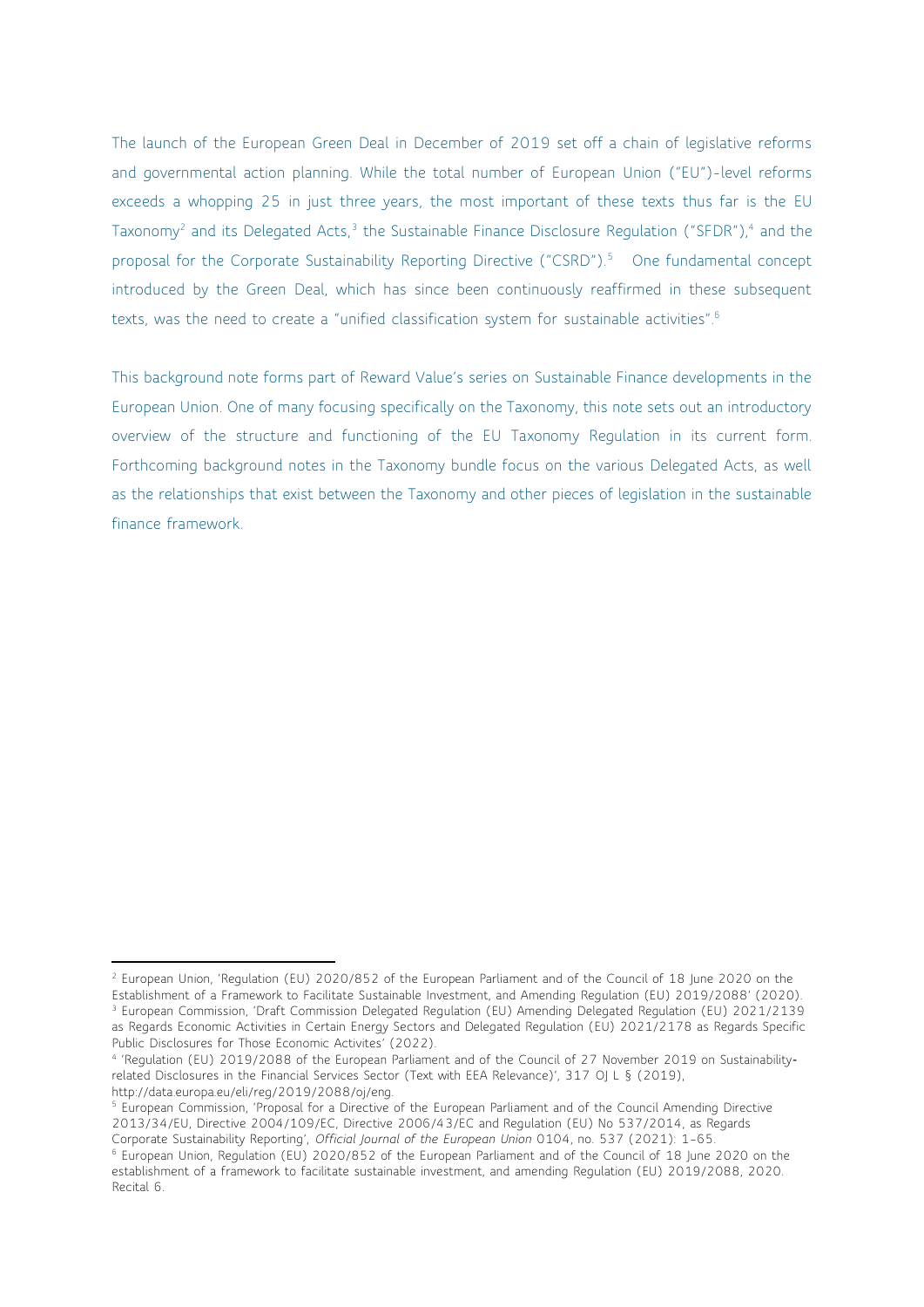

Figure 1: How does the EU Taxonomy fit within the Sustainable Finance Framework?<sup>7</sup>

## BACKGROUND

Perhaps the first mention of the term 'taxonomy' was made in the action plan of 2018 communicated by the European Commission to the European Parliament and Council.<sup>8</sup>

The main objective and role of the Taxonomy Regulation is to provide a "common language" for society, by highlighting and distinguishing between economic activities that contribute to environmental, social and governance ("ESG") objectives. According to this original formulation, once developed, this system would be particularly useful in areas including "standards, labels, green-supporting factor for prudential requirements [and] sustainability benchmarks".<sup>9</sup> After nearly two years of research and consultation, the Commission's Technical Expert Group on sustainable finance released their final

<sup>7</sup> European Commission, 'How Does the EU Taxonomy Fit Within the Sustainable Finance Framework?', European Commission, 2021,

https://ec.europa.eu/info/sites/default/files/business\_economy\_euro/banking\_and\_finance/documents/sustainable-financetaxonomy-factsheet\_en.pdf.

<sup>8</sup> European Commission, 'Communication from the Commission to the European Parliament, the European Council, the Council, the European Central Bank, the European Economic and Social Committee and the Committee of the Regions: Action Plan: Financing Sustainable Growth' (Brussels: European Commission, 2018), 20.

<sup>9</sup> European Commission, 'Communication from the Commission to the European Parliament, the European Council, the Council, the European Central Bank, the European Economic and Social Committee and the Committee of the Regions: Action Plan: Financing Sustainable Growth' (Brussels: European Commission, 2018), 4; European Commission, 'Communication from the Commission to the European Parliament, the European Council, the Council, the European Economic and Social Committee and the Committee of the Regions: The European Green Deal' (Brussels, 2019), 4.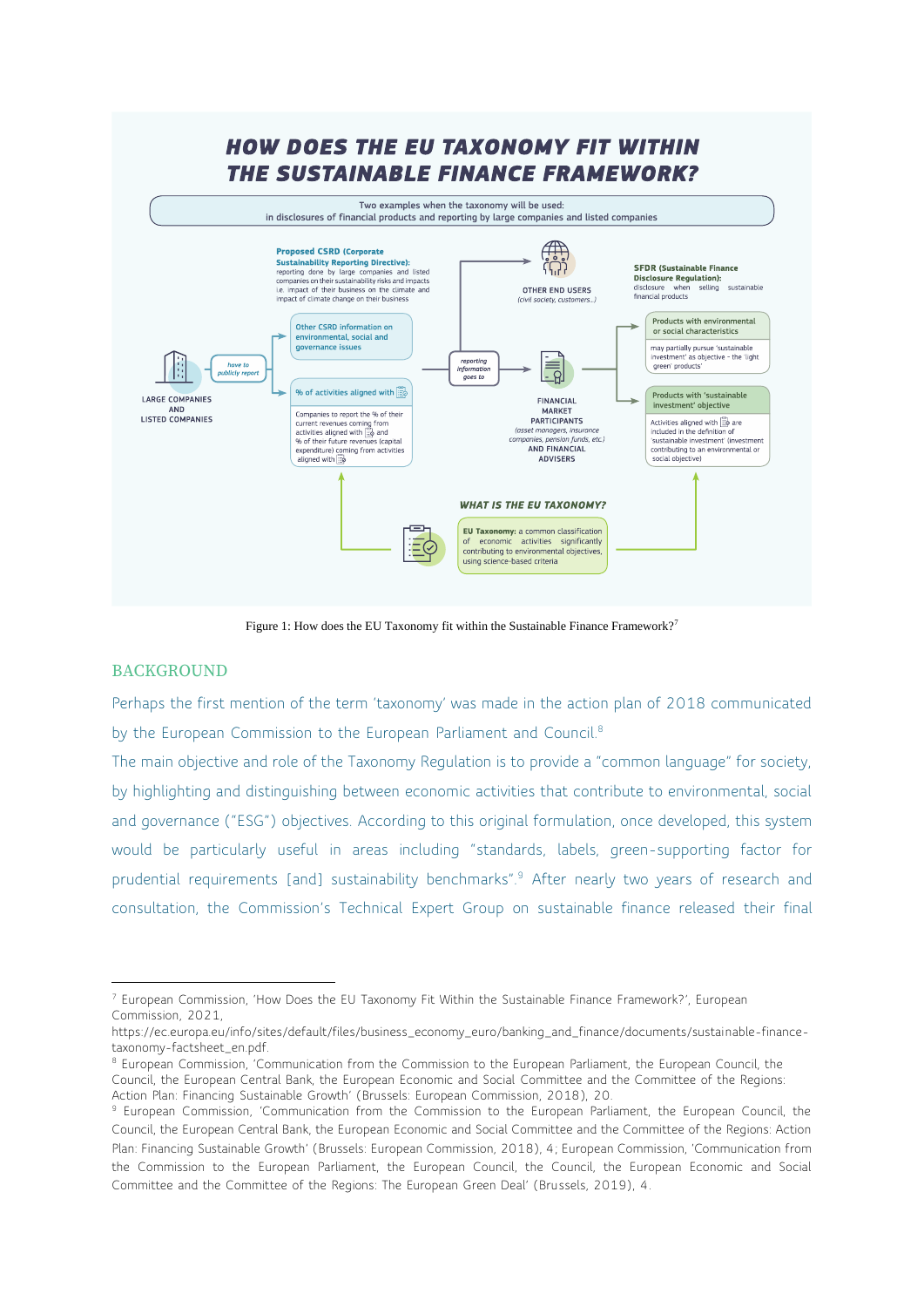report which set out detailed recommendations for the design and use of the taxonomy. On 22 June 2020, the Taxonomy Regulation was published.<sup>10</sup>

The EU has cited several key reasons why the creation of a "common language" for sustainable economic activities is necessary:

"[to] create security for investors, protect private investors from greenwashing, help companies to become more climate-friendly, mitigate market fragmentation and help shift investments where they are most needed".<sup>11</sup>

By providing a fixed vocabulary on what does and does not constitute 'environmentally sustainable economic activity' (ESEA), the EU not only seeks to reinforce its single market, but uses this strength in its aim to combat greenwashing, contribute to environmental objectives and grow sustainable investment.

Greenwashing or "misleading environmental communication" by companies,<sup>12</sup> is a phenomenon that can be dated back to the 1970s, according to some reports.<sup>13</sup> While there is no standard academic definition that encompasses all instances of this practice, it is generally accepted that it involves the dissemination of "positive information [regarding environmental performance]", despite "poor performance [on these metrics]".<sup>14</sup> The Taxonomy Regulation provides its legal definition of greenwashing as follows:

"The practice of gaining an unfair competitive advantage by marketing a […] product as environmentally friendly, when in fact basic environmental standards have not been met".<sup>15</sup>

Greenwashing can be enacted in different ways and at different levels, either by misrepresenting the sustainability of a company's strategies and overall actions, or by targeting the perceived sustainability of its products. Originally, this phenomenon was largely linked to the broader signaling of firm values and theories of legitimacy. However, in recent years, this issue has become particularly prominent when it comes to matters of climate change and environmental sustainability, as both shareholders and stakeholders have become increasingly aware of - and concerned about - these topics. Essentially, the greenwashing phenomenon demonstrates the inability or unwillingness of companies to match up to society's demands. It has been well recorded since as early as 2011 that stakeholder and shareholder pressures on matters of sustainability and corporate social responsibility can have broad

<sup>10</sup> European Union, 'EU Taxonomy for Sustainable Activities', European Union, 2021, https://ec.europa.eu/info/business-

economy-euro/banking-and-finance/sustainable-finance/eu-taxonomy-sustainable-activities\_en.

<sup>11</sup> *Idem*

<sup>&</sup>lt;sup>12</sup> Riccardo Torelli, Federica Balluchi, and Arianna Lazzini, 'Greenwashing and Environmental Communication: Effects on Stakeholders' Perceptions', *Business Strategy and the Environment* 29, no. 2 (2020): 1, https://doi.org/10.1002/bse.2373. <sup>13</sup> CorpWatch, 'Greenwash Fact Sheet', 22 March 2001,

https://web.archive.org/web/20170207224534/http://www.corpwatch.org/article.php?id=242.

<sup>14</sup> M A Delmas and V C Burbano, 'The Drivers of Greenwashing', *California Management Review* 54, no. 1 (2011): 64–87. <sup>15</sup> European Union, 'Regulation (EU) 2020/852 of the European Parliament and of the Council of 18 June 2020 on the Establishment of a Framework to Facilitate Sustainable Investment, and Amending Regulation (EU) 2019/2088' (2020), para. 11.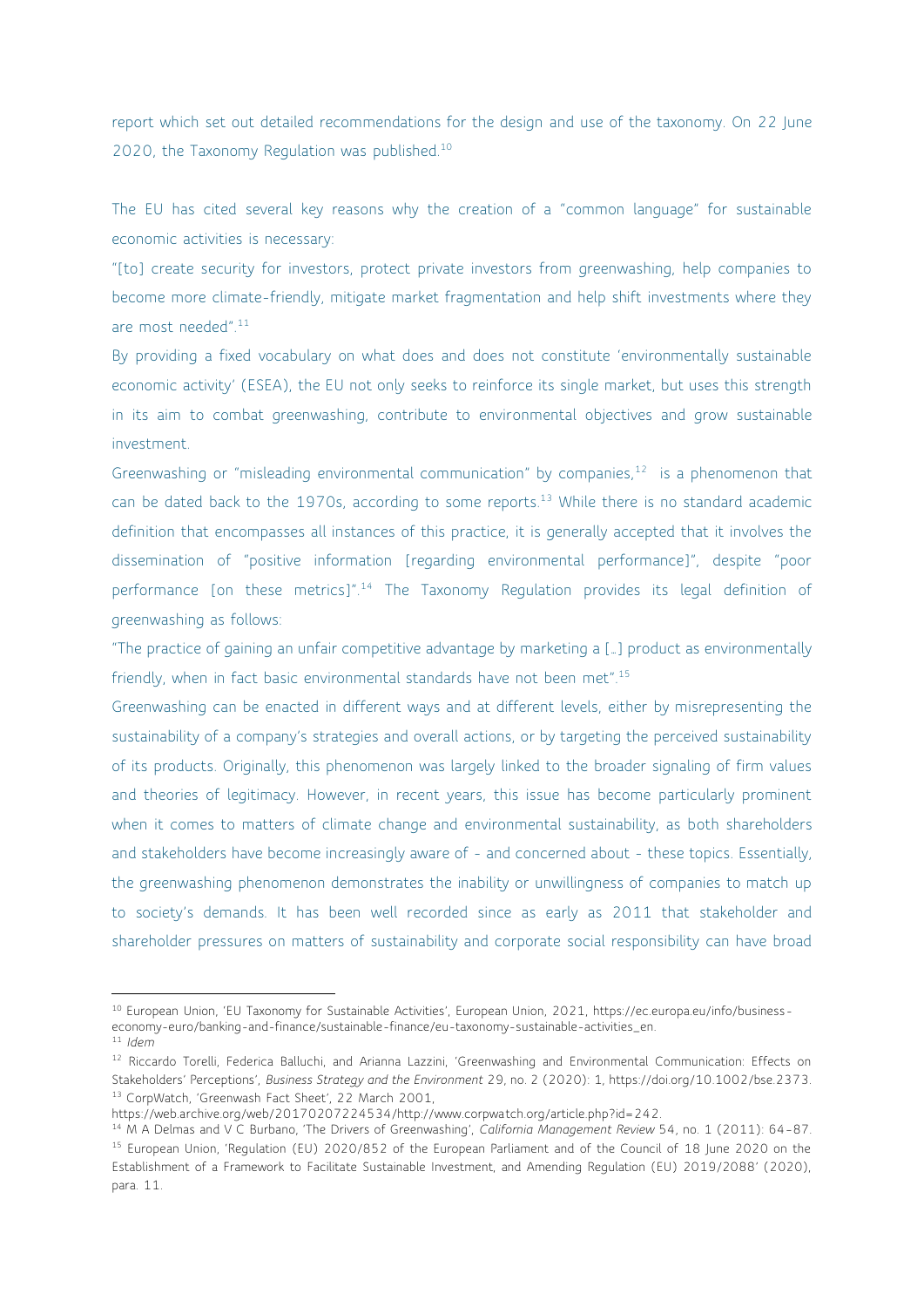and intense effects on a given firm's operations. Consequently, greenwashing-firms that have been able to identify these pressure points have learned to take advantage of loopholes in regulation and information asymmetries to exploit the sensitivity of the market to sustainability signaling and reap the benefits of the 'do-gooder' company status.

The regulatory tools encompassed within the Taxonomy framework are not intended to add to the many different pieces of legislation already in place, but rather to supersede them.

In the preamble of the Taxonomy Regulation, the legislator addresses this fact:

"The absence of uniform criteria [across the European Union] would increase costs and significantly disincentivise economic operators from accessing cross-border capital markets for the purposes of sustainable investment".<sup>16</sup>

In essence, by absorbing prior legislative efforts into one single legal tool encompassing the jurisdiction of the EU, the Taxonomy "enable[s] reliable and comparable information".<sup>17</sup> Comparability is an issue that has long formed a part of the debate on sustainability metrics. As with accounting standards, such as those set by the IFRS, comparability enables the market to make key investment decisions that drive the economy as a whole. It is important for sustainability information disclosed by different enterprises and organisations to be comparable not only to enhance coordinated action on a global level, but in order to deliver this same investor navigability as in the case of financial information.

## LEGAL STRUCTURE

As a regulation, the Taxonomy has direct application and force in all 27 Member States of the European Union. This means that it requires no transposition into national law and is simply effective (and enforceable) as is.<sup>18</sup> This stands in contrast with several of the Directives that the Taxonomy was created to provide for. The Corporate Sustainability Reporting Directive is one important forthcoming example. In terms hereof, large and publicly listed companies will become obliged to report on various elements of non-financial data. The standards provided through this Directive, known as the European Sustainability Reporting Standards, rely largely on the classification system created by the Taxonomy.<sup>19</sup>

<sup>16</sup> European Union, v. 11.

<sup>&</sup>lt;sup>17</sup> European Commission, 'Communication from the Commission to the European Parliament, the European Council, the Council, the European Central Bank, the European Economic and Social Committee and the Committee of the Regions: Action Plan: Financing Sustainable Growth', 11.

<sup>18</sup> European Union, 'Treaty on the Functioning of the European Union', *Official Journal of the European Union* 326 (2012): sec. 288.

<sup>&</sup>lt;sup>19</sup> European Commission, 'How Does the EU Taxonomy Fit Within the Sustainable Finance Framework?'; European Commission, 'Proposal for a Directive of the European Parliament and of the Council Amending Directive 2013/34/EU, Directive 2004/109/EC, Directive 2006/43/EC and Regulation (EU) No 537/2014, as Regards Corporate Sustainability Reporting', v. 32.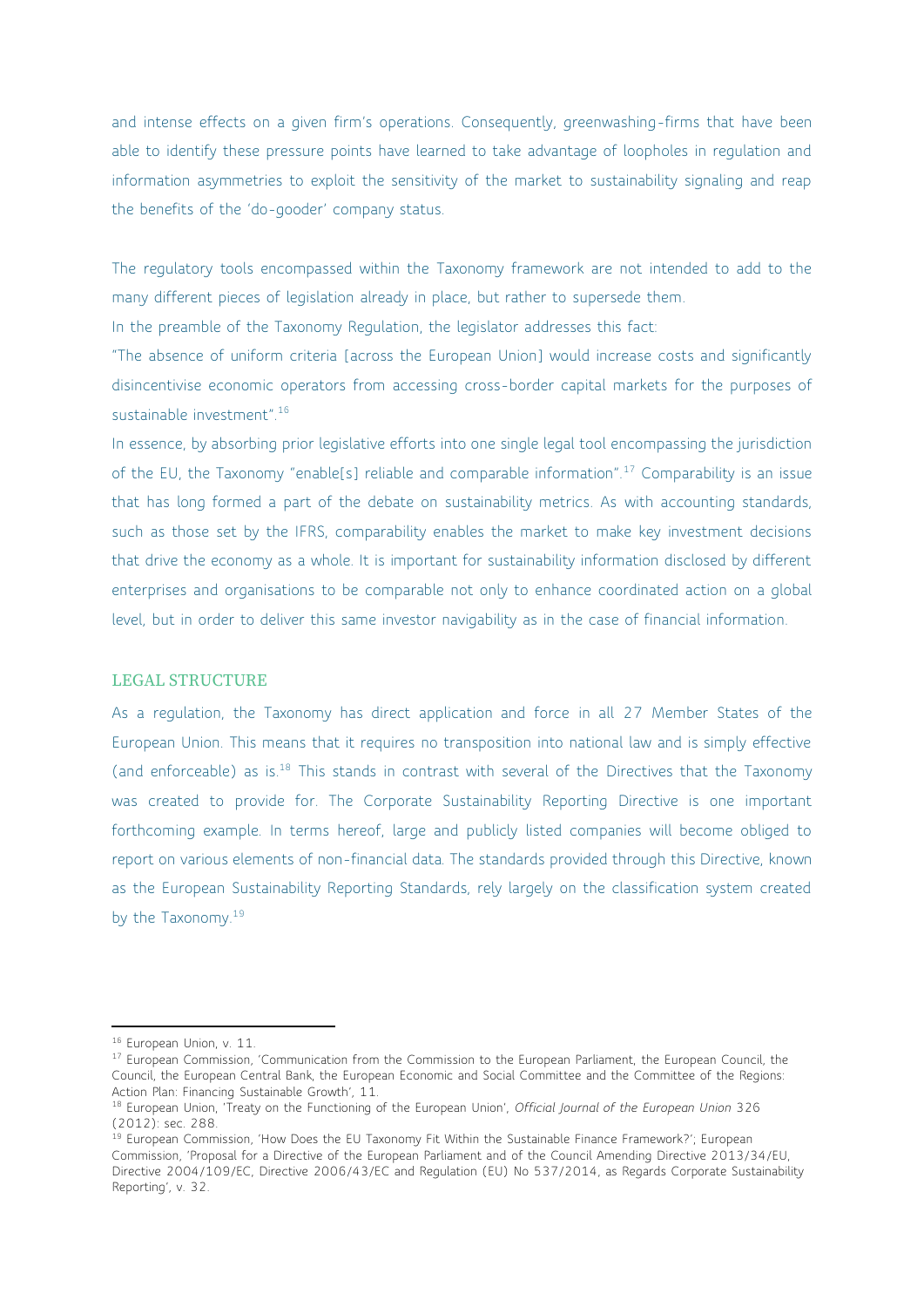Many of the other details of the Commission's 2018 action plan also rely on the creation of the Taxonomy. To mention a few: "creating standards and labels for green financial products",<sup>20</sup> "developing sustainability benchmarks",  $21$  "[developing] prudential requirements for banks and insurance companies".<sup>22</sup>

In its simplest form, the Taxonomy can be understood as a kind of sustainability 'dictionary' to be used by different market participants across sectors. While the Regulation in and of itself provides several minimum safeguards and guidelines regarding sustainable economic activity, its extensions are where the real classification tools come into play. Known formally as the Delegated Acts, these extensions function as a tool for evaluation of companies' performances against technical screening criteria developed by sector experts, known collectively as the Platform on Sustainable Finance.<sup>23</sup> This Platform, created under Article 20 of the Regulation, is a body composed of representatives from various European institutions and agencies, private business sectors and groups of civil society, as well as individual experts sought out for their particular areas of knowledge. There has been much delay in the official publication of the screening criteria owing to the political nature of the decisions taken thereunder. This will be an important topic in our analysis of the Environmental Taxonomy in a forthcoming background note.

Due to its reliance on scientific material, an important consideration in the design of the Taxonomy's technical screening criteria is their ability to be "regularly updated".<sup>24</sup>

Laws passed in the European Union, as with any other national or supranational structure, are not necessarily static items. During the lifetime of a legislative act, it may be necessary to add to or amend certain elements of its text. This is especially relevant in the context of sustainable finance and ESG overall, which are both subject to rapid scientific, technical, and political change. In the case of the Taxonomy and related policies, the Commission has established the Platform on Sustainable Finance in order to develop these legislative updates, which are to be issued as 'Delegated Acts'.

Delegated Acts are 'non-legislative' in the sense that they do not undergo the same process as other pieces of EU law, which are generally passed by the European Parliament. Rather, as envisaged by Article 290 of the Treaty on the Functioning of the European Union ("TFEU"), this law-making power

<sup>&</sup>lt;sup>20</sup> European Commission, 'Communication from the Commission to the European Parliament, the European Council, the Council, the European Central Bank, the European Economic and Social Committee and the Committee of the Regions: Action Plan: Financing Sustainable Growth', 5.

<sup>21</sup> European Commission, 7.

<sup>22</sup> European Commission, 9.

<sup>&</sup>lt;sup>23</sup> European Union, Regulation (EU) 2020/852 of the European Parliament and of the Council of 18 June 2020 on the establishment of a framework to facilitate sustainable investment, and amending Regulation (EU) 2019/2088, 2020, sec.  $20$ 

<sup>&</sup>lt;sup>24</sup> European Commission, 'Communication from the Commission to the European Parliament, the European Council, the Council, the European Central Bank, the European Economic and Social Committee and the Committee of the Regions: Action Plan: Financing Sustainable Growth', 4.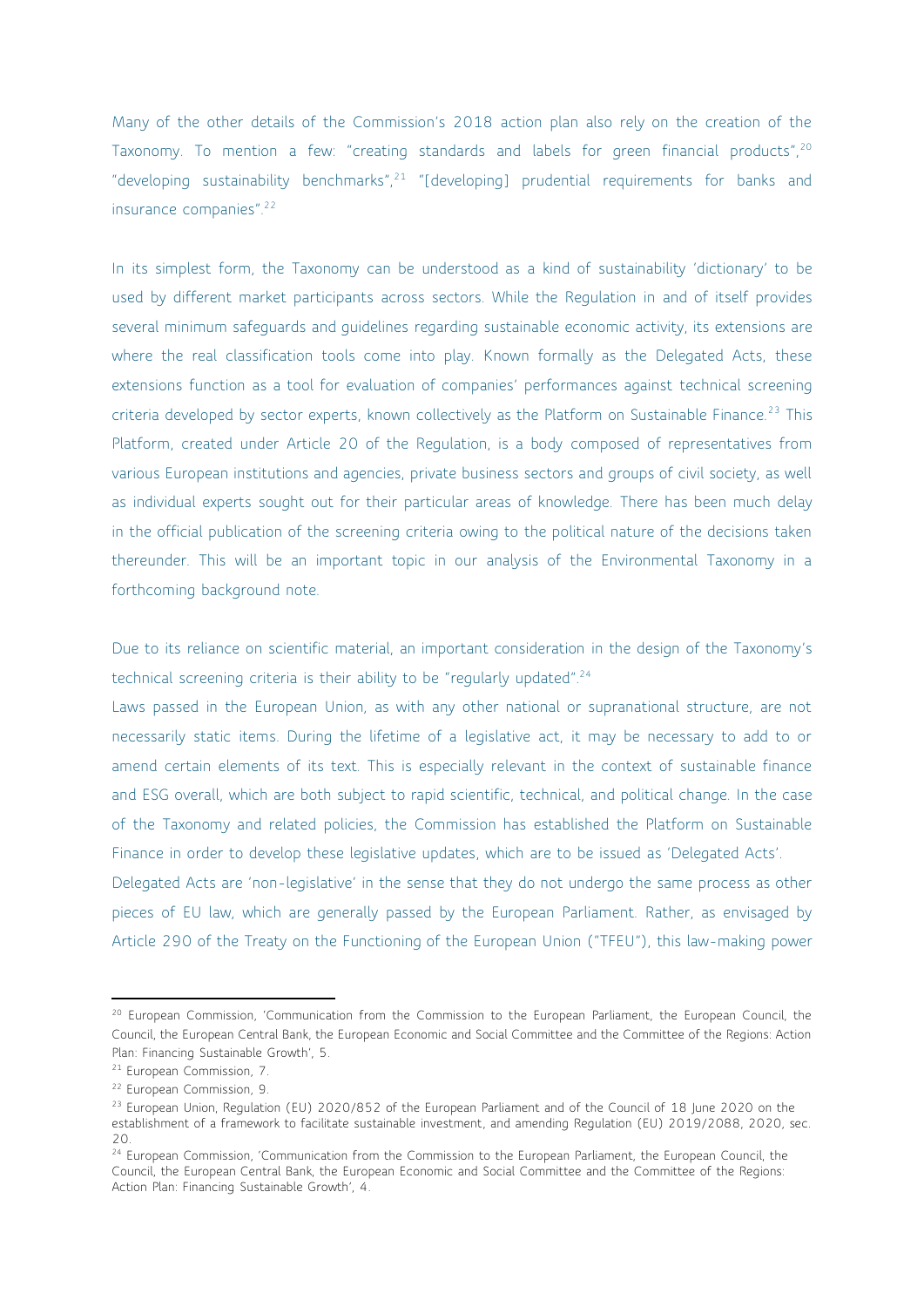is 'delegated' to the European Commission through the creation of ordinary legislation – in this case, the Taxonomy Regulation, which acts as a framework to the process of delegation and is passed by ordinary legislative methods in the European Parliament.

This power is, however, not universal. Certain elements, such as the "objectives, content, scope and duration of the delegation of power<sup>"25</sup> remain squarely in the scope of the main legislation. Furthermore, the Commission is only entitled to pass delegated acts which amend or supplement 'non-essential' aspects of the legislation at hand. The ordinary legislation, passed by the European Parliament, and which forms the backbone of the Delegated Acts, must therefore remain the principal document.

The institutional understanding of what constitutes 'essential' has formed the basis of a number of debates in the context of delegated acts, as well as delegated Council decisions. In the latter instance, the case of *Parliament v. Council* is instructive, in which the European Court of Justice "tied 'essential elements' to 'political choices' that involve reconciliation of conflicting interests".<sup>26</sup>

The right of the European Parliament and the Council of the European Union to object to Delegated Acts is enshrined in this same Article 290 of the TFEU. Where an objection is raised within the prescribed time period, the Delegated Act cannot enter into force. This time period is prescribed by the ordinary legislation underpinning the Delegated Act, and in practice generally does not exceed two months.<sup>27</sup> In the case of the Taxonomy, this time period for objection by the Parliament or Council is four months.<sup>28</sup>

In essence, the ease with which Delegated Acts are brought into effect, and the fact that their processes may enable decision-making bodies to consult more thoroughly with sector-specific expert groups, makes a strong case for their use in the legislative framework of sustainable finance.

It's important to note that, while the Taxonomy provides useful vocabulary in terms of sustainability, it creates very few legal obligations in and of itself. The few disclosure obligations contained in the Regulation refer largely to additions to be made to information disclosure under other pieces of legislation, such as the Non-Financial Reporting Directive.<sup>29</sup>

<sup>&</sup>lt;sup>25</sup> European Union, 'Treaty on the Functioning of the European Union', sec. 290.

<sup>26</sup> Deidre Curtin and Tatevik Manucharyan, 'Legal Acts and Hierarchy of Norms in EU Law', in *The Oxford Handbook of European Union Law*, ed. Anthony Arnul and Damian Chalmers, 1st ed. (Oxford: University of Oxford, 2015), 112, https://doi.org/10.1093/oxfordhb/9780199672646.001.0001.

<sup>&</sup>lt;sup>28</sup> European Union, Regulation (EU) 2020/852 of the European Parliament and of the Council of 18 June 2020 on the establishment of a framework to facilitate sustainable investment, and amending Regulation (EU) 2019/2088, 2020, sec. 23.

<sup>&</sup>lt;sup>29</sup> European Union, 'Directive 2014/95/EU of the European Parliament and of the Council of 22 October 2014 Amending Directive 2013/34/EU as Regards Disclosure of Non-Financial and Diversity Information by Certain Large Undertakings and Groups' (2014), https://doi.org/10.1108/medar-06-2019-0504.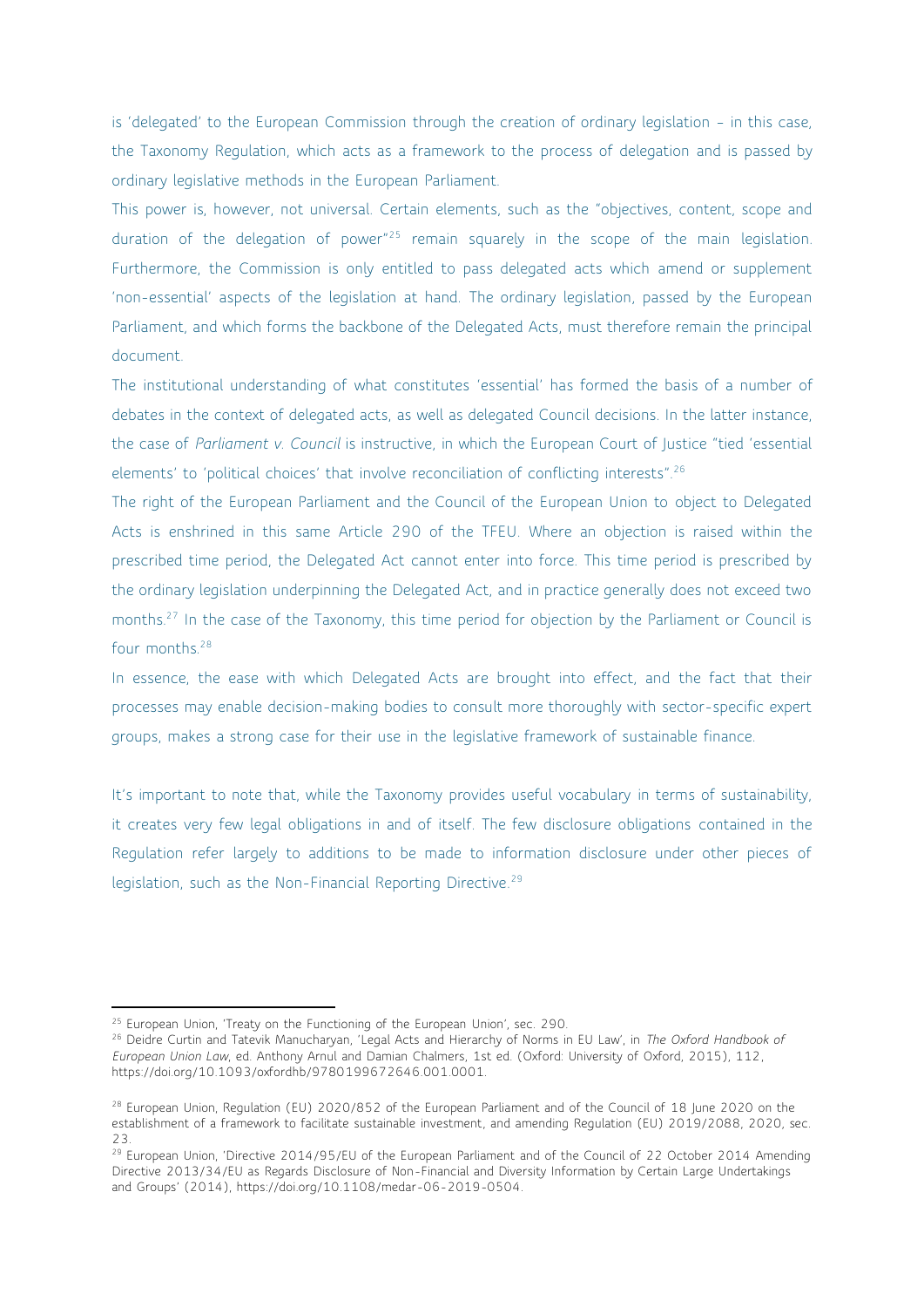When considering the full impact of the Taxonomy Regulation, it is important to keep in mind its role as "the basis for other economic and regulatory measures".<sup>30</sup> As previously mentioned, the Taxonomy informs much of the structure and content of other pieces of existing and forthcoming legislation in the sustainable finance framework.

The idea that the Taxonomy and its Delegated Acts would be developed over time with respect to its different focuses (environmental, social and governmental) has been an inherent part of its architecture from the time of its inception in 2018, where the Commission detailed in its action plan its commitment to "set up a technical expert group on sustainable finance […] to publish a report providing a first taxonomy with a particular focus on climate change mitigation activities… [and then another for] climate change adaptation and other environmental activities".<sup>31</sup> This, the action plan sets out, would form the foundations of the "progressive development of the EU sustainability taxonomy".<sup>32</sup> This intention was further confirmed by Article 20(2)(i) of the Taxonomy Regulation, wherein the Platform on Sustainable Finance is called upon by the Commission to "advise… on addressing other sustainability objectives, including social objectives".<sup>33</sup>

In its current form, the Taxonomy refers to social aspects only by reference: the minimum safeguards in Article 18 point to the OECD's Guidelines for Multinational Enterprises,<sup>34</sup> the UN Guiding Principles on Business and Human Rights,<sup>35</sup> the Declaration of the International Labour Organisation on Fundamental Principles and Rights at Work.<sup>36</sup> and the International Bill of Human Rights.<sup>37</sup> The same can be said for 'governance', which is also only addressed through reference to the abovementioned instruments. However, it has been indicated that further development along the lines of a social taxonomy would include elements of governance. In the Platform on Sustainable Finance's Final Report on the Social Taxonomy, released in February 2022, the link between social sustainability and good governance was confirmed:

declaration/documents/normativeinstrument/wcms\_716594.pdf.

<sup>&</sup>lt;sup>30</sup> European Union, Regulation (EU) 2020/852 of the European Parliament and of the Council of 18 June 2020 on the establishment of a framework to facilitate sustainable investment, and amending Regulation (EU) 2019/2088, 2020, 16. <sup>31</sup> European Commission, 'Communication from the Commission to the European Parliament, the European Council, the Council, the European Central Bank, the European Economic and Social Committee and the Committee of the Regions: Action Plan: Financing Sustainable Growth', 4.

<sup>32</sup> *Idem*, 4.

<sup>&</sup>lt;sup>33</sup> European Union, Regulation (EU) 2020/852 of the European Parliament and of the Council of 18 June 2020 on the establishment of a framework to facilitate sustainable investment, and amending Regulation (EU) 2019/2088, 2020, sec. 20(2)(j).

<sup>34</sup> OECD, *OECD Guidelines for Multinational Enterprises, 2011 Edition* (OECD, 2011),

https://doi.org/10.1787/9789264115415-en.

<sup>&</sup>lt;sup>35</sup> United Nations High Commissioner, 'UN Guiding Principles on Business and Human Rights' (New York, Geneva: United Nations, 2011), https://www.ohchr.org/sites/default/files/documents/publications/guidingprinciplesbusinesshr\_en.pdf. <sup>36</sup> International Labour Conference, 'ILO Declaration on Fundamental Principles and Rights at Work and Its Follow-Up' (Geneva, 2010), https://www.ilo.org/wcmsp5/groups/public/---ed\_norm/---

<sup>&</sup>lt;sup>37</sup> United Nations General Assembly, 'International Bill of Human Rights', accessed 20 April 2022, https://www.ohchr.org/sites/default/files/Documents/Publications/Compilation1.1en.pdf.